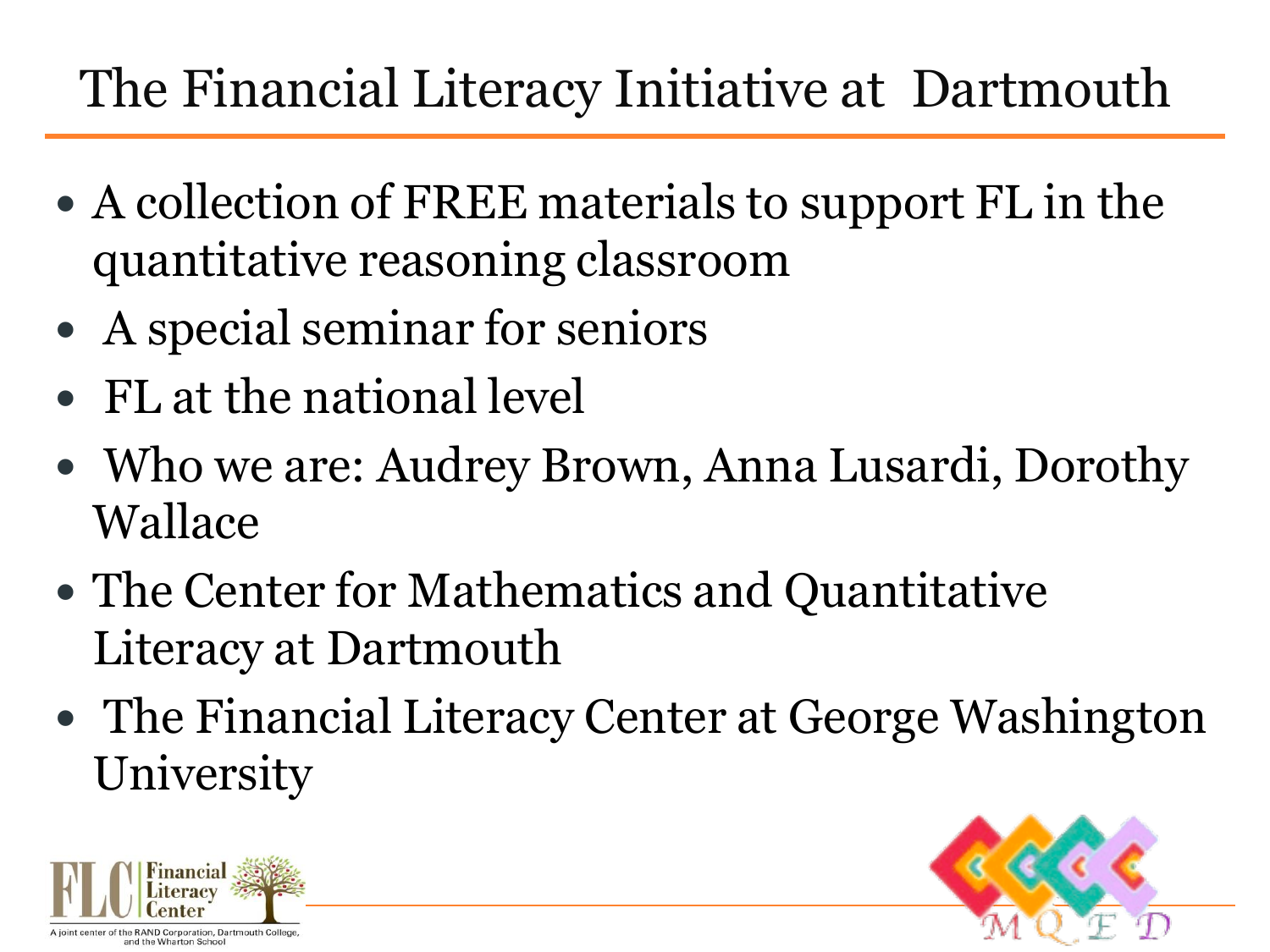**A series of modules designed to:**

- **Emphasize quantitative aspects of financial decisions**
- **Use the language of the financial world, the language of mathematics, and the language of ordinary people**
- **Give instructors many options for how to use them**
- **Appeal to college age adults**
- **Address the needs of those doing something for the first time, such as getting a first credit card, first job, first car**
- **Treat the learner as an adult, in particular by imitating the business school case study approach and introducing the use of spreadsheets.**



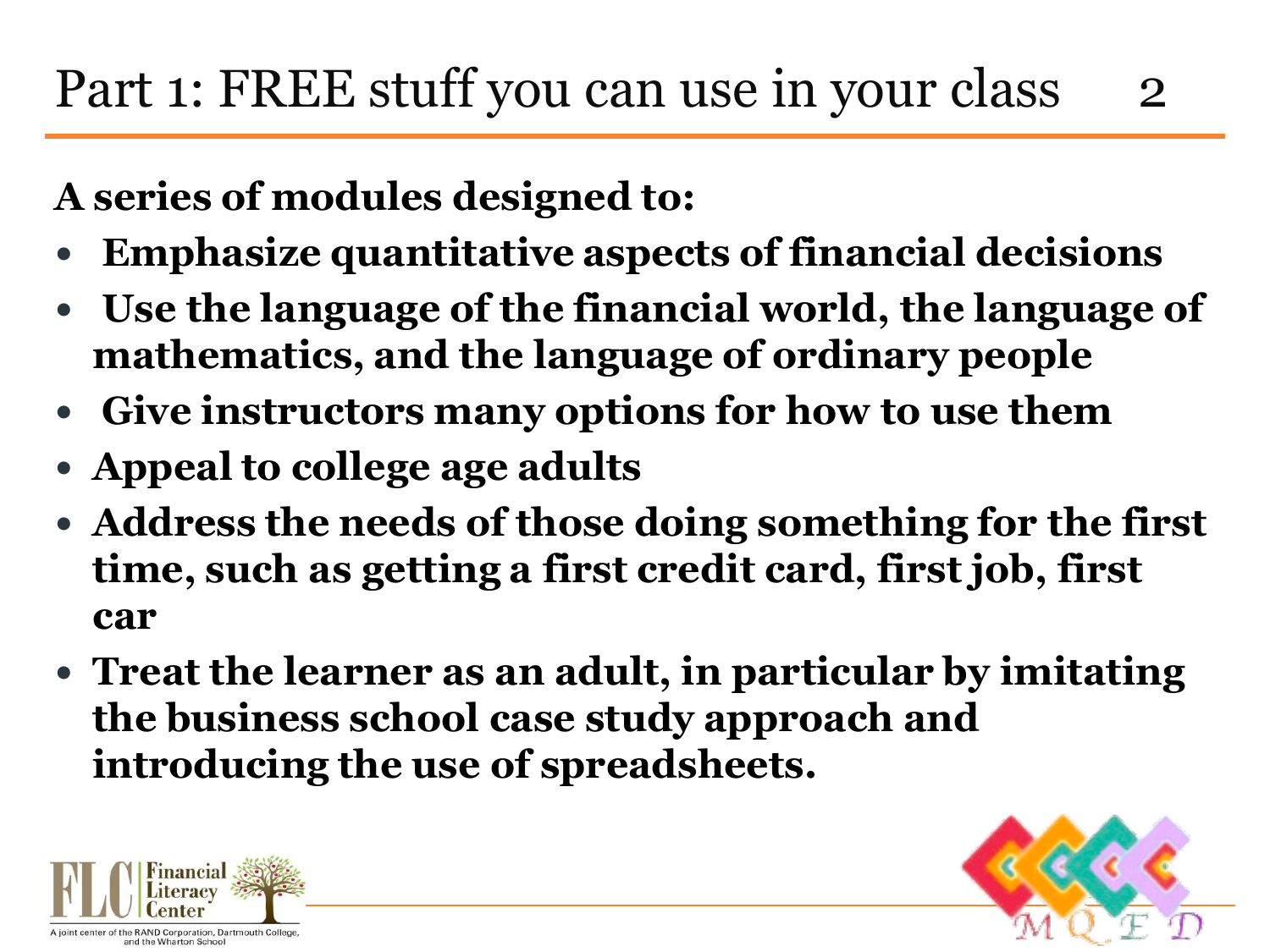#### **Freestanding modules on the following topics:**

- **How much will I take home? Understanding your paystub.**
- **Paddle Your Canoe. Budgeting.**
- **Understanding Credit Card Offers**
- **Jetta or Jaguar? Buying your ideal car**
- **Buy, Rent, or Live in a Tent? Mortgages and house purchase.**
- **Investing in Savings and Bonds**
- **Investing in the Stock Market**
- **Investing in Mutual Funds**
- **Your Parents Will Move In With You! How much needed to retire.**
- **Saving For Retirement**
- **NEW! Forthcoming module on taxes.**



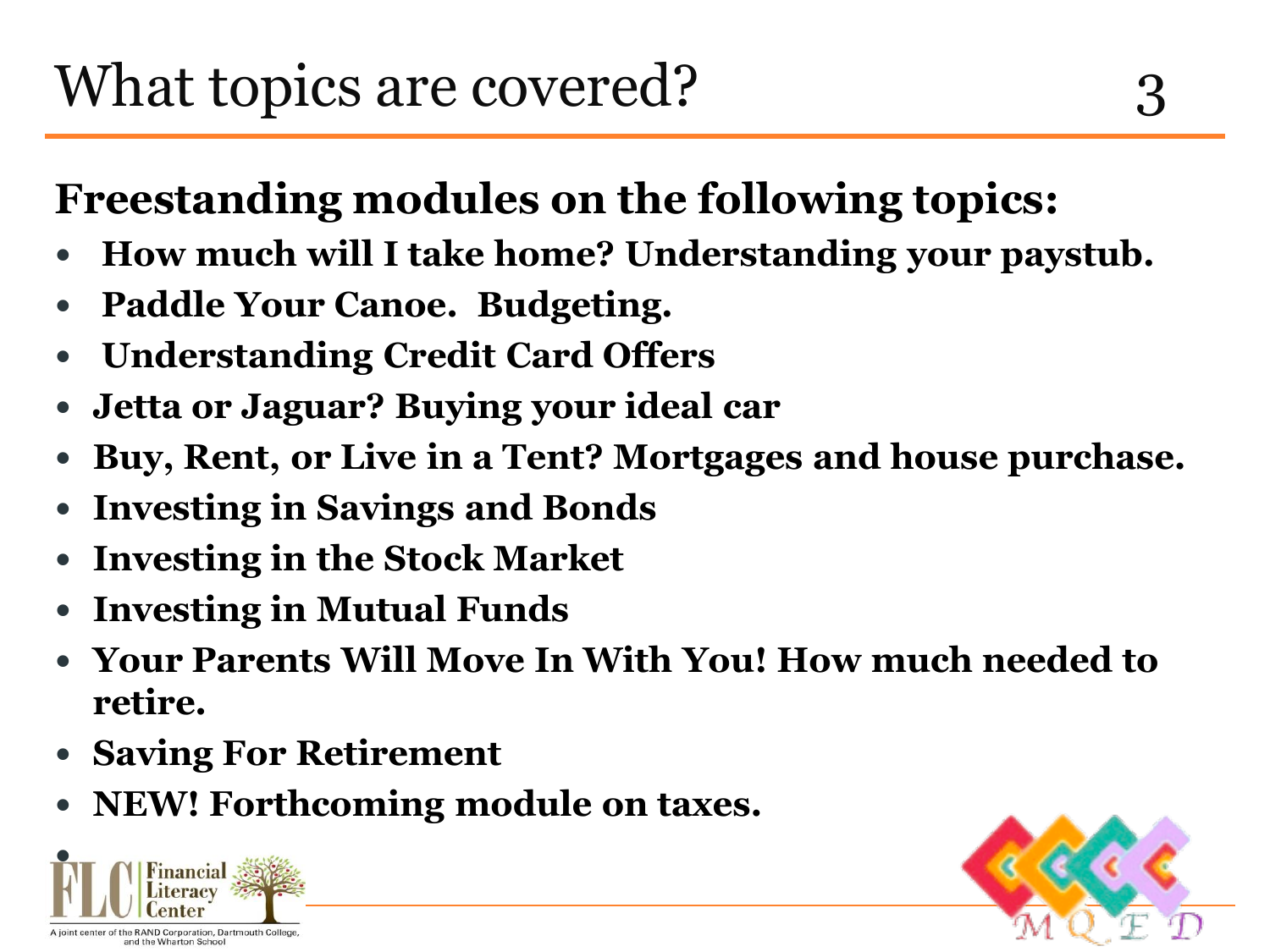#### **Every module includes most of these:**

- **Slides for presentation, including embedded videos and links, delivered on the web and free to use.**
- **Pre and post tests on financial and numerical concepts in the module.**
- **Detailed instructor notes with ideas for quantitative assignments, writing assignments, and other educational activities**
- **Notes especially for future teachers and those who teach them**
- **Spreadsheets for doing realistic calculations and exploring the future impact of financial decisions**
- **Case studies of (fictional) individuals so that students can put themselves in the position of financial advisors**



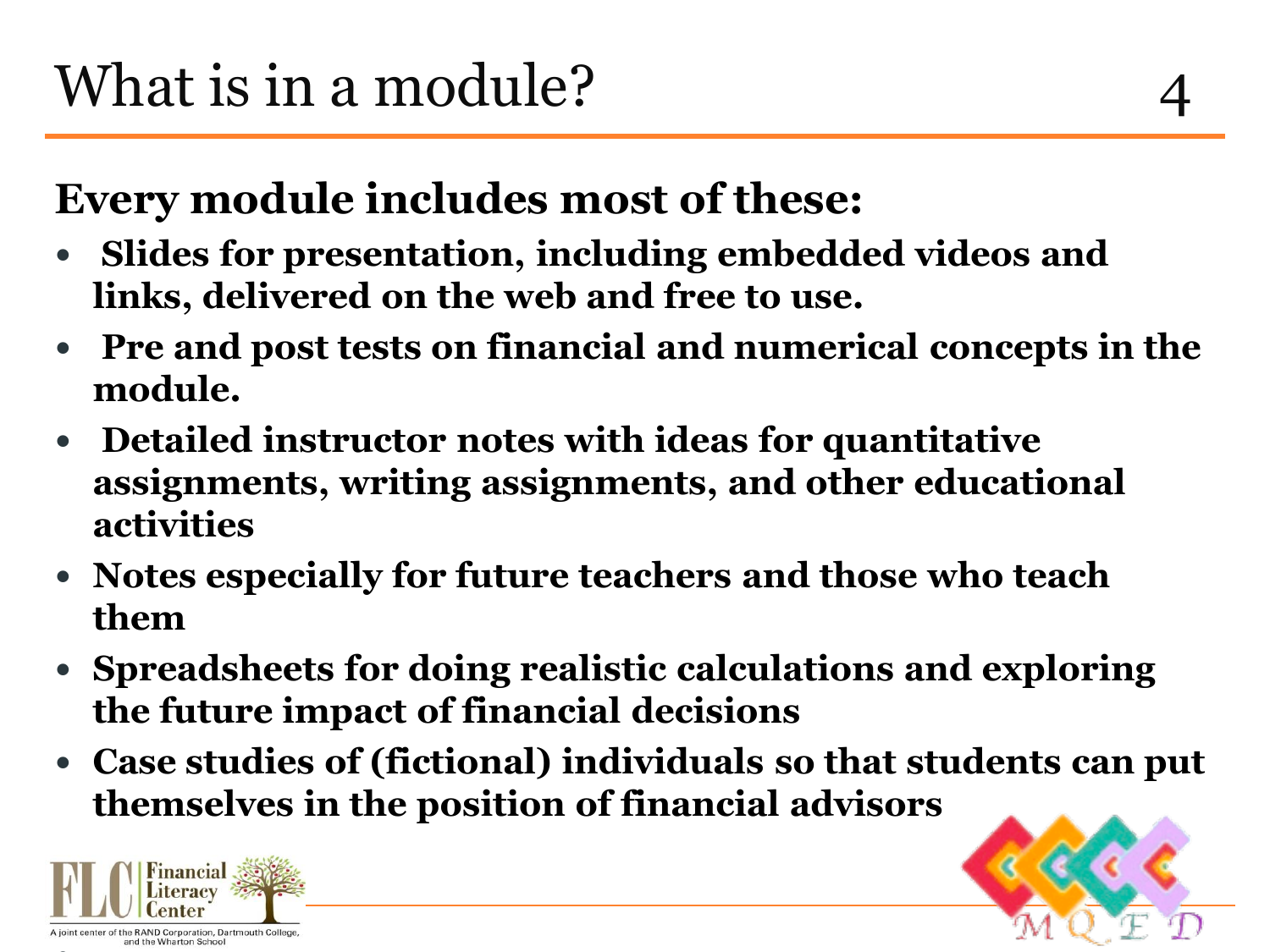# Some examples: the slides 5

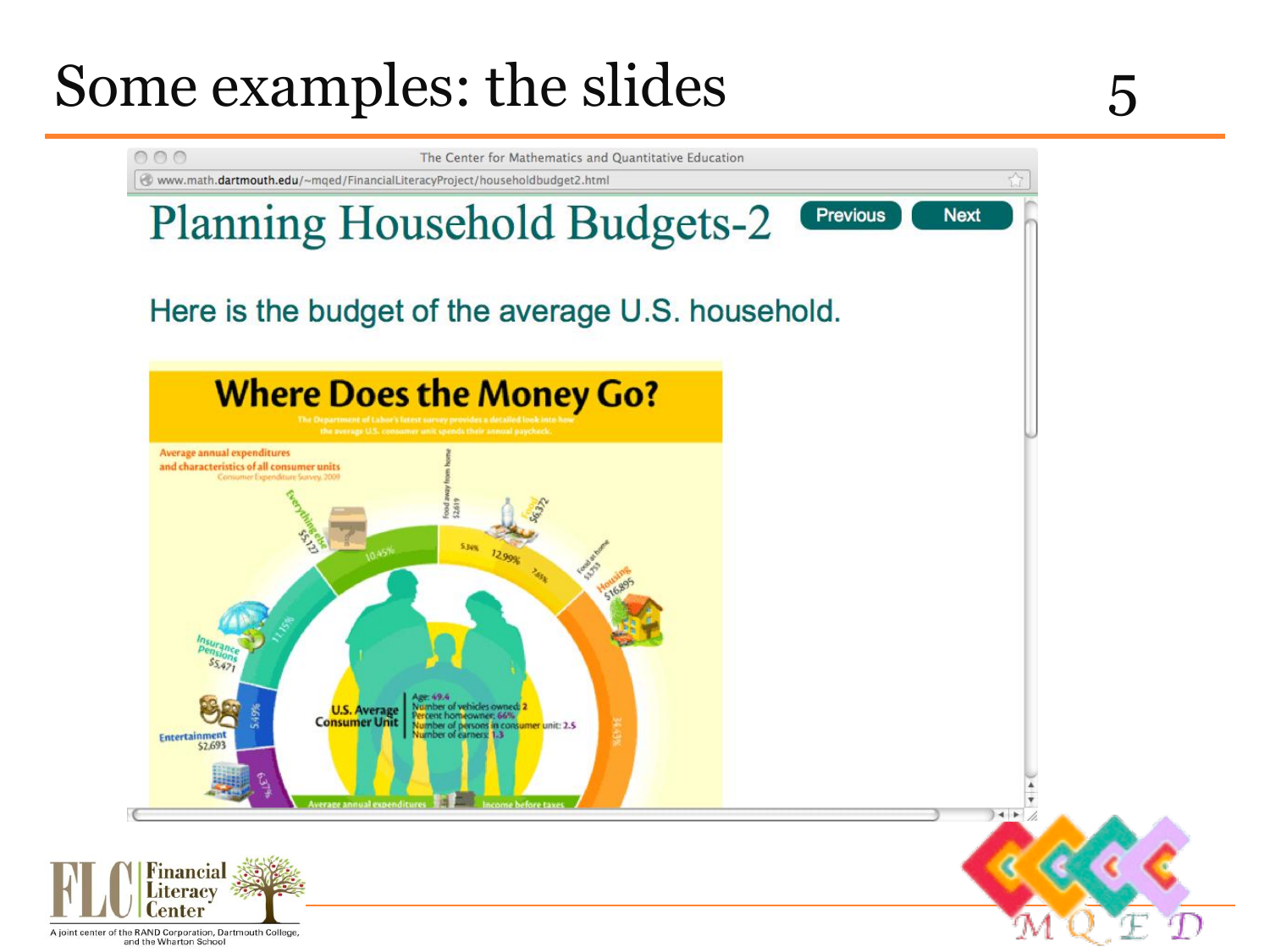**PHBNI-3**

**At this point students should be invited to begin creating their own budget based either on their existing income or on income projected for their profession upon graduation.**

**Average incomes for different professions can be found at the Bureau of Labor Statistics.**

**An online salary paycheck calculator, such as PaycheckCity.com will allow students to compute take home pay based on their salary.** 



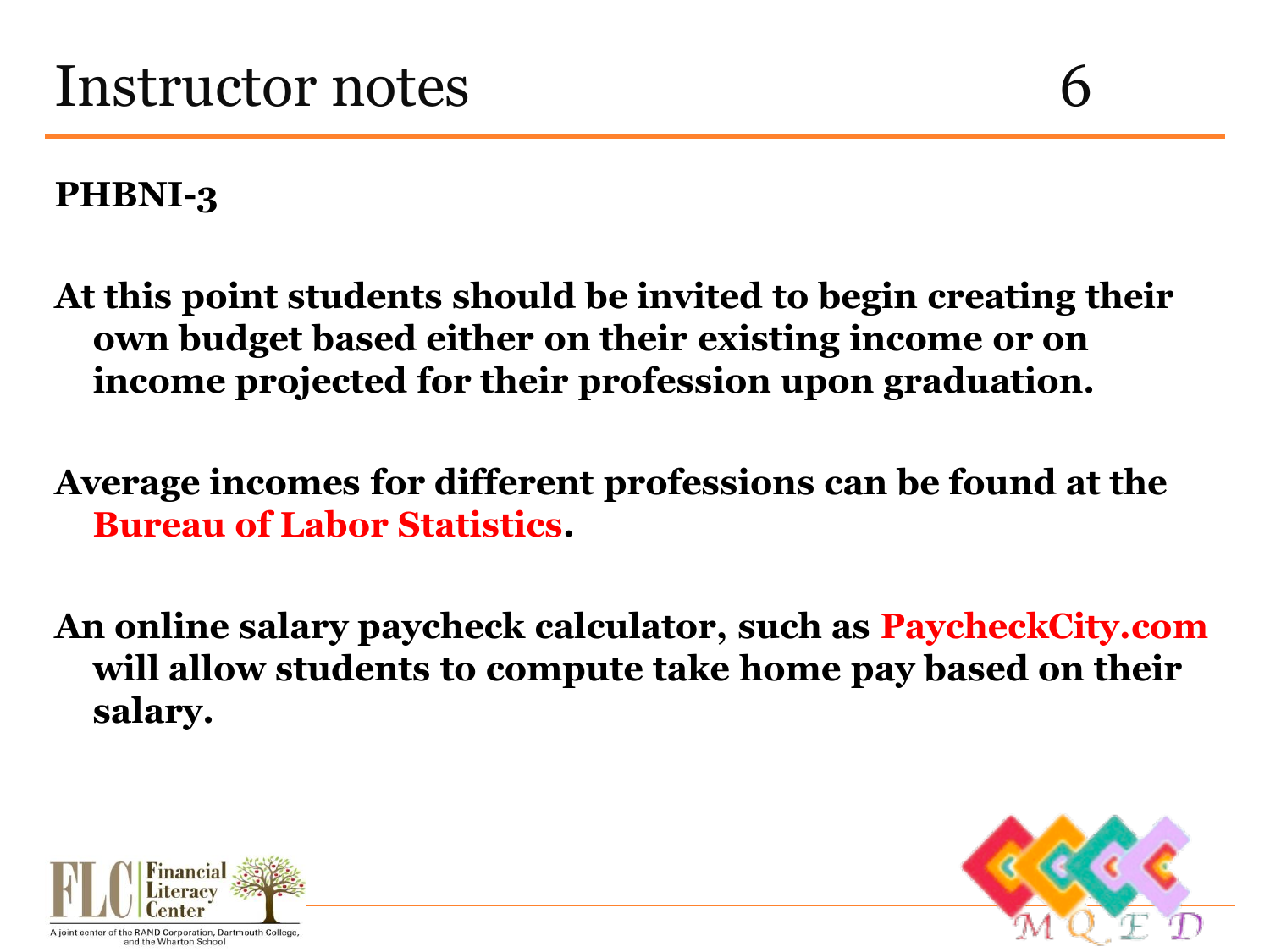#### From the module, "Saving For Retirement" **Assessment question 11 on the pre-test**

11. If you have \$10,000 invested at 7% per year, and if you add an additional \$1,000 this year, then next year you will have approximately:

> a.  $10,000 \cdot .7 + 1,000$ b.  $10,000 \cdot 0.07 + 1,000$ c.  $10,000 \cdot 1.07 + 1,000$ d. None of the above



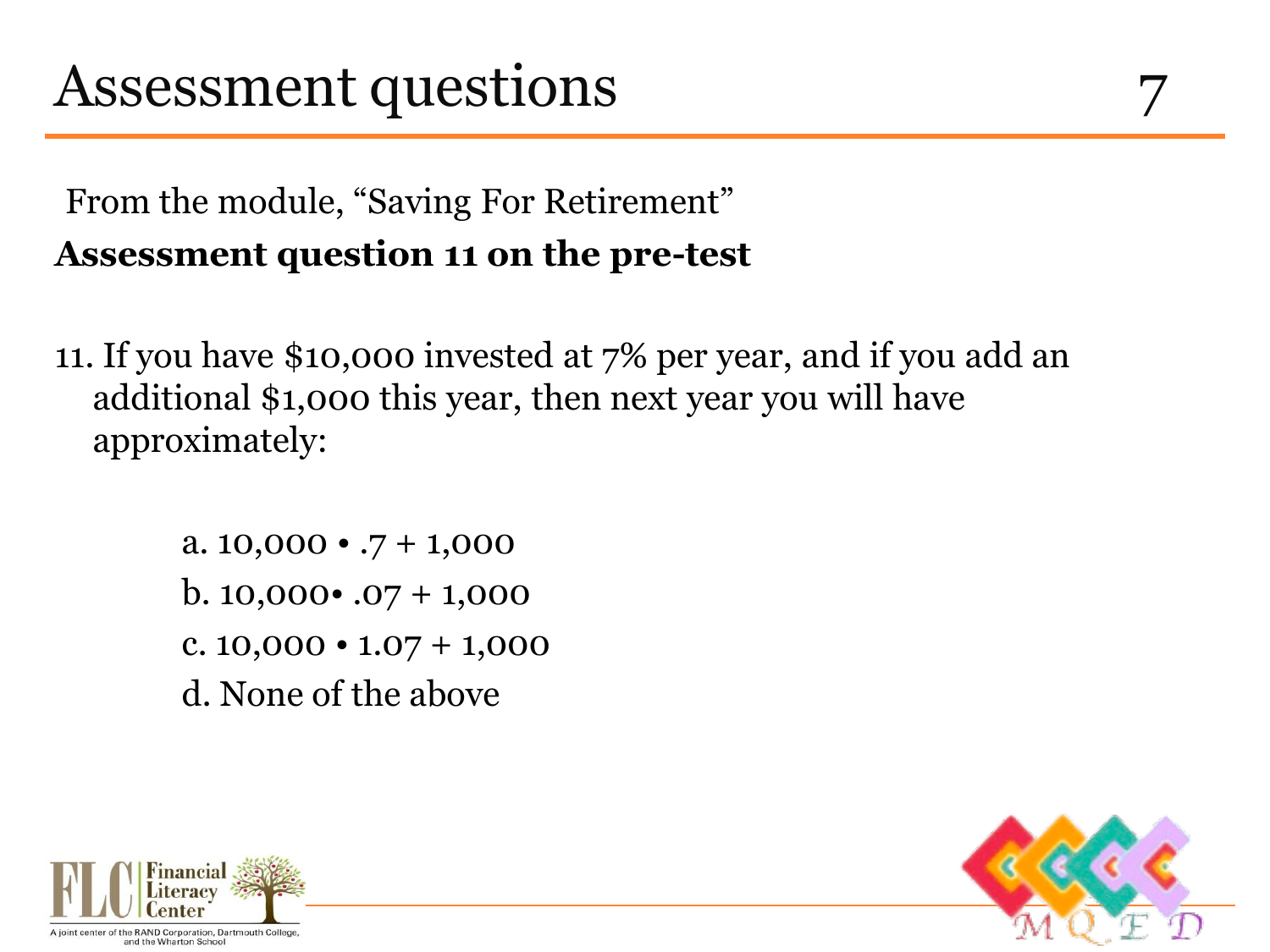### Spreadsheets "Your Parents Will Move In With You" 8

|                                                                                                                                    |                       |               | parents_savings.xlsx       |                        |                  |                            |                  |               |                                                                                                                                                                     |  |                          |               |                                                                                                                                                                                                                                                                                                        |         |   |                          |   |    |   |   |  |  |  |
|------------------------------------------------------------------------------------------------------------------------------------|-----------------------|---------------|----------------------------|------------------------|------------------|----------------------------|------------------|---------------|---------------------------------------------------------------------------------------------------------------------------------------------------------------------|--|--------------------------|---------------|--------------------------------------------------------------------------------------------------------------------------------------------------------------------------------------------------------------------------------------------------------------------------------------------------------|---------|---|--------------------------|---|----|---|---|--|--|--|
|                                                                                                                                    |                       | $\equiv$<br>局 | 島                          |                        |                  |                            |                  |               | $E_1 = \begin{bmatrix} 1 & 1 & 1 \\ 1 & 1 & 1 \\ 1 & 1 & 1 \end{bmatrix} \quad \text{for all } 1 \leq r \quad \text{for} \quad \text{for all } r \in \mathbb{Z}^n.$ |  |                          | $\frac{Z}{A}$ | b.                                                                                                                                                                                                                                                                                                     | 的       |   | $ 100\%  =  $ (2)        |   |    |   |   |  |  |  |
|                                                                                                                                    | 國                     |               |                            |                        |                  |                            |                  |               |                                                                                                                                                                     |  |                          |               |                                                                                                                                                                                                                                                                                                        |         |   |                          |   |    |   |   |  |  |  |
| Open Save Print Import   Copy Paste Format   Undo Redo   AutoSum Sort A-Z Sort Z-A   Gallery Toolbox<br>Help<br>Zoom<br><b>New</b> |                       |               |                            |                        |                  |                            |                  |               |                                                                                                                                                                     |  |                          |               |                                                                                                                                                                                                                                                                                                        |         |   |                          |   |    |   |   |  |  |  |
|                                                                                                                                    |                       |               |                            |                        |                  |                            |                  | <b>Sheets</b> | Charts                                                                                                                                                              |  | <b>SmartArt Graphics</b> |               |                                                                                                                                                                                                                                                                                                        | WordArt |   |                          |   |    |   |   |  |  |  |
| ◇                                                                                                                                  | Α                     | В             | c                          | D                      |                  | EF                         | G                | н             | п                                                                                                                                                                   |  |                          | к             | L                                                                                                                                                                                                                                                                                                      | M       | N | o                        | P | Q  | R | s |  |  |  |
| 1                                                                                                                                  | 1.201588              |               |                            |                        |                  |                            |                  |               |                                                                                                                                                                     |  |                          |               |                                                                                                                                                                                                                                                                                                        |         |   |                          |   |    |   |   |  |  |  |
| 2                                                                                                                                  | -0.38093 MEAN         |               | 0.013561                   |                        |                  |                            |                  |               |                                                                                                                                                                     |  |                          |               |                                                                                                                                                                                                                                                                                                        |         |   |                          |   |    |   |   |  |  |  |
| 3                                                                                                                                  | $-1.03521$ STDEV      |               | 1.013674                   |                        |                  |                            |                  |               |                                                                                                                                                                     |  |                          |               |                                                                                                                                                                                                                                                                                                        |         |   |                          |   |    |   |   |  |  |  |
| 4                                                                                                                                  | $-1.50645$            |               | <b>Bins</b>                | Cutoffs                |                  | <b>Bins</b>                |                  | Less than     | Counts                                                                                                                                                              |  |                          |               |                                                                                                                                                                                                                                                                                                        |         |   |                          |   |    |   |   |  |  |  |
| 5                                                                                                                                  | $-0.67104$            |               | $ -3)$                     | -3                     |                  |                            | $-3.0$           | 1             | -1                                                                                                                                                                  |  |                          |               | Histogram: Approximate Std Normal Distribution                                                                                                                                                                                                                                                         |         |   |                          |   |    |   |   |  |  |  |
| 6<br>$\overline{7}$                                                                                                                | $-0.69198$            |               | $[-3-2.5]$                 | $-2.5$                 | $-3.0$           |                            | $-2.5$           | 6             | $\overline{\mathbf{5}}$<br>14                                                                                                                                       |  |                          |               |                                                                                                                                                                                                                                                                                                        |         |   |                          |   |    |   |   |  |  |  |
| 8                                                                                                                                  | $-1.04863$<br>1.26752 |               | $[-2.5-2]$<br>$[-2.0-1.5]$ | $-2$                   | $-2.5$<br>$-2.0$ | m.                         | $-2.0$<br>$-1.5$ | 20<br>76      | 56                                                                                                                                                                  |  |                          | 200<br>180    |                                                                                                                                                                                                                                                                                                        |         |   |                          |   |    |   |   |  |  |  |
| 9                                                                                                                                  | 0.984534              |               | $[-1.5-1]$                 | $-1.5$                 | $-1 - 1.5$       |                            | $-1.0$           | 164           | 88                                                                                                                                                                  |  |                          | 160           |                                                                                                                                                                                                                                                                                                        |         |   |                          |   |    |   |   |  |  |  |
| 10                                                                                                                                 | $-0.15396$            |               | $[-1.0 -0.5]$              | $-0.5$                 | $-1.0$           | $\ddot{\phantom{a}}$       | $-0.5$           | 294           | 130                                                                                                                                                                 |  |                          | 140<br>120    |                                                                                                                                                                                                                                                                                                        |         |   |                          |   |    |   |   |  |  |  |
| 11                                                                                                                                 | $-1.0331$             |               | $[-0.50]$                  | 0                      | $-0.5$           | m.<br>$\ddot{\phantom{a}}$ | 0.0              | 507           | 213                                                                                                                                                                 |  | Counts                   | 100           |                                                                                                                                                                                                                                                                                                        |         |   |                          |   |    |   |   |  |  |  |
| 12                                                                                                                                 | $-0.39804$            |               | [00.5]                     | 0.5                    | 0.0              | ă.                         | 0.5              | 668           | 161                                                                                                                                                                 |  |                          | 80<br>60      |                                                                                                                                                                                                                                                                                                        |         |   |                          |   |    |   |   |  |  |  |
| 13                                                                                                                                 | 1.423511              |               | [0.51]                     | $\mathbf{1}$           | 0.5              | $\ddot{\phantom{a}}$       | 1.0              | 833           | 165                                                                                                                                                                 |  |                          | 40            | n<br>1919 1928<br>$\sigma^{\alpha^{\mathcal{G}}}$<br><b>0.95 09.99</b><br><b>B</b> BB<br>$e^{6\gamma^{\mathcal{S}}}$<br>$\circ^{\circ} \circ^{\circ} \circ^{\circ}$<br>$\sigma^{\varphi^{\mathcal{P}}}$<br>$\sigma^{n^{\Theta}}$<br>$\sigma_{\rm s}^{\rm s/2}$<br>Change<br>چ<br>an'i S<br><b>Bins</b> |         |   |                          |   |    |   |   |  |  |  |
| 14                                                                                                                                 | $-1.26547$            |               | [1.01.5]                   | 1.5                    | 1.0              | $\ddot{\phantom{a}}$       | 1.5              | 932           | 99                                                                                                                                                                  |  |                          | 20            |                                                                                                                                                                                                                                                                                                        |         |   |                          |   |    |   |   |  |  |  |
| 15                                                                                                                                 | 0.652425              |               | [1.52.0]                   | 2                      | 1.5              | $\ddot{\phantom{a}}$       | 2.0              | 979           | 47                                                                                                                                                                  |  |                          |               |                                                                                                                                                                                                                                                                                                        |         |   |                          |   |    |   |   |  |  |  |
| 16                                                                                                                                 | $-0.60497$            |               | [2.02.5]                   | 2.5                    | 2.0              | $\ddot{\phantom{a}}$       | 2.5              | 995           | $\overline{16}$                                                                                                                                                     |  |                          |               |                                                                                                                                                                                                                                                                                                        |         |   |                          |   |    |   |   |  |  |  |
| 17                                                                                                                                 | $-0.8533$             |               | [2.53.0]                   | з                      | 2.5              | $\ddot{\phantom{a}}$       | 3.0              | 999           | $\overline{4}$                                                                                                                                                      |  |                          |               |                                                                                                                                                                                                                                                                                                        |         |   |                          |   |    |   |   |  |  |  |
| 18                                                                                                                                 | 1.279735              |               | [3.03.5]                   | 3.5                    | 3.0              | m.                         | 3.5              | 1000          | $\overline{1}$                                                                                                                                                      |  |                          |               |                                                                                                                                                                                                                                                                                                        |         |   |                          |   |    |   |   |  |  |  |
| 19                                                                                                                                 | 0.210077              |               | [3.54]                     | 4                      | 3.5              | $\ddot{\phantom{a}}$       | 4.0              | 1000          | $\overline{0}$                                                                                                                                                      |  |                          |               |                                                                                                                                                                                                                                                                                                        |         |   |                          |   |    |   |   |  |  |  |
| 20                                                                                                                                 | 0.610078              |               |                            |                        |                  |                            |                  |               |                                                                                                                                                                     |  |                          |               |                                                                                                                                                                                                                                                                                                        |         |   |                          |   |    |   |   |  |  |  |
| 21                                                                                                                                 | 1.396562              |               |                            |                        |                  |                            |                  |               |                                                                                                                                                                     |  |                          |               |                                                                                                                                                                                                                                                                                                        |         |   | ▲                        |   |    |   |   |  |  |  |
| 22                                                                                                                                 | $-0.31465$            |               |                            |                        |                  |                            |                  |               | Using SQRT(-2*LN(RAND())*SIN(2*PI()*RAND())                                                                                                                         |  |                          |               |                                                                                                                                                                                                                                                                                                        |         |   |                          |   | 40 |   |   |  |  |  |
| 23                                                                                                                                 | $-1.05294$            |               |                            |                        |                  |                            |                  |               | to approximate the standard normal distribution of values                                                                                                           |  |                          |               |                                                                                                                                                                                                                                                                                                        |         |   | $\overline{\phantom{a}}$ |   |    |   |   |  |  |  |
| 24                                                                                                                                 | 0.740305              |               |                            |                        |                  |                            |                  |               | with mean = 0 and standard deviation = 1.                                                                                                                           |  |                          |               |                                                                                                                                                                                                                                                                                                        |         |   |                          |   |    |   |   |  |  |  |
| 25                                                                                                                                 | 0.793007              |               |                            |                        |                  |                            |                  |               |                                                                                                                                                                     |  |                          |               |                                                                                                                                                                                                                                                                                                        |         |   |                          |   |    |   |   |  |  |  |
| 26                                                                                                                                 | $-0.64154$            |               |                            |                        |                  |                            |                  |               |                                                                                                                                                                     |  |                          |               |                                                                                                                                                                                                                                                                                                        |         |   |                          |   |    |   |   |  |  |  |
| 27                                                                                                                                 | $-0.08277$            |               |                            |                        |                  |                            |                  |               |                                                                                                                                                                     |  |                          |               |                                                                                                                                                                                                                                                                                                        |         |   |                          |   |    |   |   |  |  |  |
| 28                                                                                                                                 | 1.026486              |               |                            |                        |                  |                            |                  |               |                                                                                                                                                                     |  |                          |               |                                                                                                                                                                                                                                                                                                        |         |   |                          |   |    |   |   |  |  |  |
| 29                                                                                                                                 | $-1.26372$            |               |                            |                        |                  |                            |                  |               |                                                                                                                                                                     |  |                          |               |                                                                                                                                                                                                                                                                                                        |         |   |                          |   |    |   |   |  |  |  |
| 30                                                                                                                                 | 0.319633              |               |                            |                        |                  |                            |                  |               |                                                                                                                                                                     |  |                          |               |                                                                                                                                                                                                                                                                                                        |         |   |                          |   |    |   |   |  |  |  |
| 31                                                                                                                                 | $-2.24533$            |               |                            |                        |                  |                            |                  |               |                                                                                                                                                                     |  |                          |               |                                                                                                                                                                                                                                                                                                        |         |   |                          |   |    |   |   |  |  |  |
| 32                                                                                                                                 | $-0.49831$            |               |                            |                        |                  |                            |                  |               |                                                                                                                                                                     |  |                          |               |                                                                                                                                                                                                                                                                                                        |         |   |                          |   |    |   |   |  |  |  |
| 33                                                                                                                                 | $-0.48456$            |               |                            |                        |                  |                            |                  |               |                                                                                                                                                                     |  |                          |               |                                                                                                                                                                                                                                                                                                        |         |   |                          |   |    |   |   |  |  |  |
|                                                                                                                                    | 圓圓                    | $+ + + + +$   |                            | <b>Std Normal Dist</b> | Salary           |                            |                  | Withdrawals   | Withdrawals $(2)$ +                                                                                                                                                 |  |                          |               |                                                                                                                                                                                                                                                                                                        |         |   |                          |   |    |   |   |  |  |  |
|                                                                                                                                    |                       |               |                            |                        |                  |                            |                  |               |                                                                                                                                                                     |  |                          |               |                                                                                                                                                                                                                                                                                                        |         |   |                          |   |    |   |   |  |  |  |



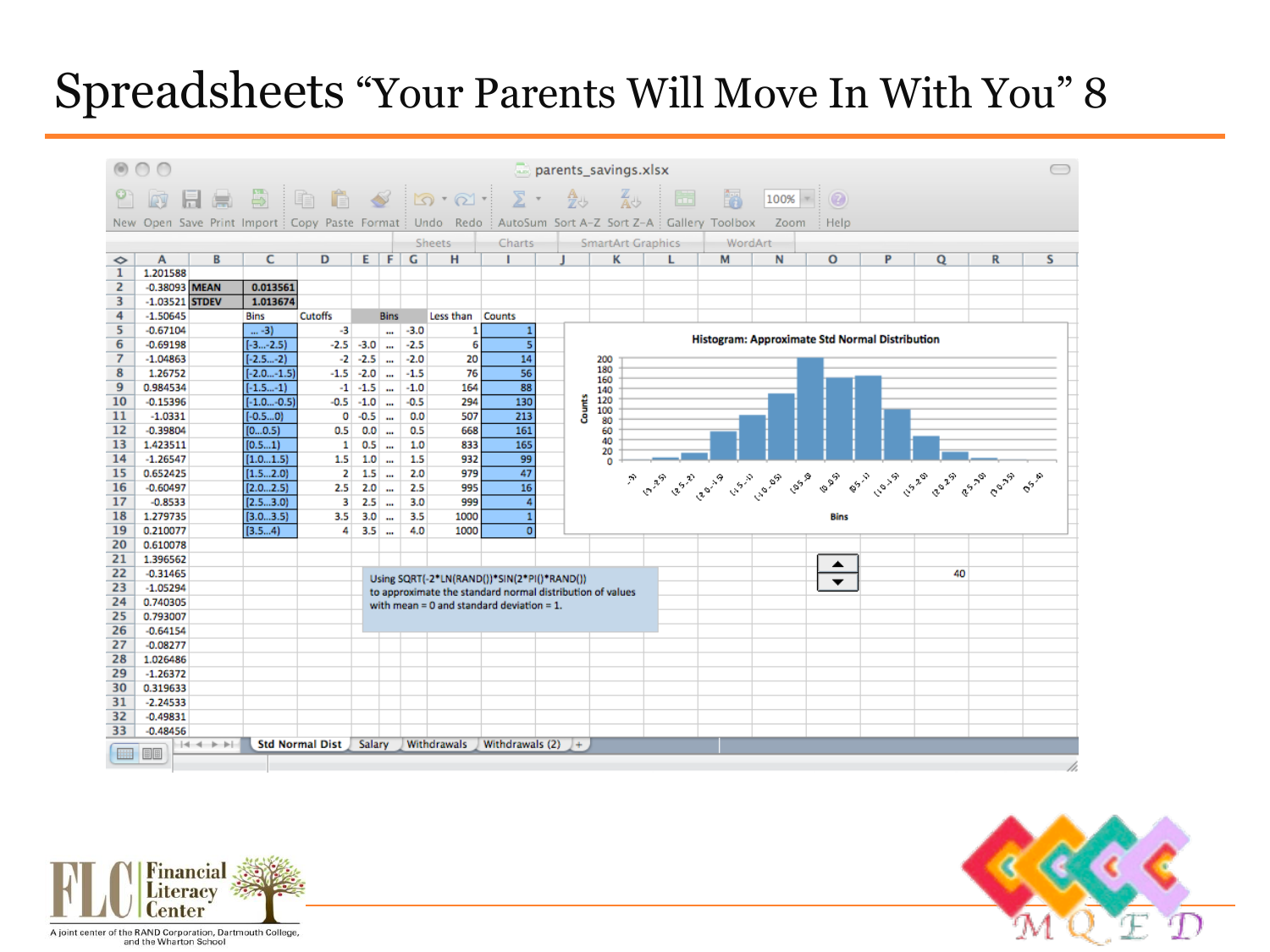## **Downeast Ladies Seek Victorian Cottage**

 Three fabulous single women you know, *belles dames* of a certain age, have been discussing their imminent retirement. They have been friends for years and are considering sharing an old Victorian house on the main street of a cute town in Maine for their golden years. They are all turning 65, about to collect social security and make their big move. They must all relocate more or less at the same time, because it will take all three of them to pay for and maintain the house they have chosen.



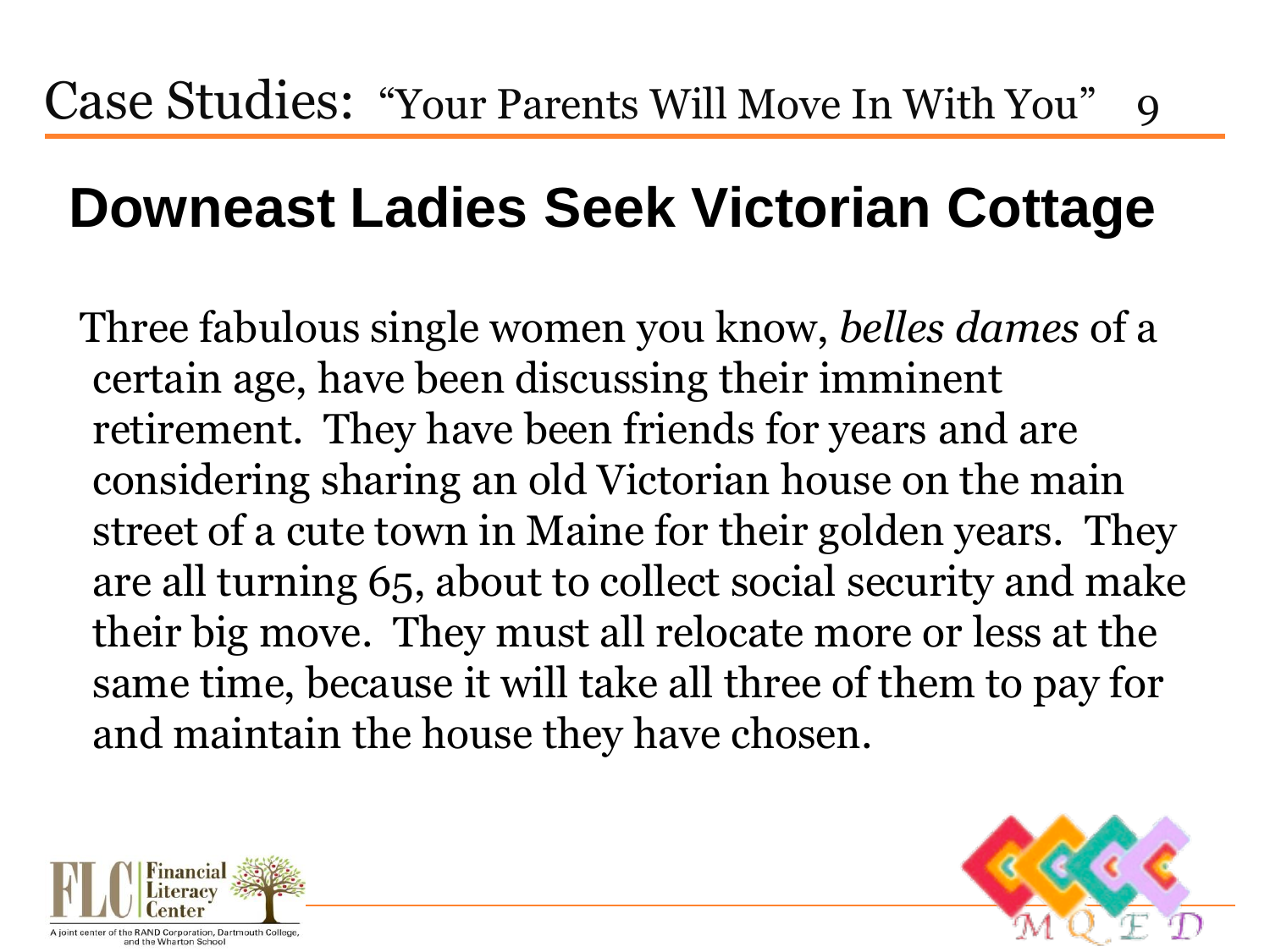These are some of the best places to use these modules:

- As part of a quantitative reasoning or other math course
- As part of a financial literacy course
- As part of faculty development in financial education at high school and college levels
- In conjunction with financial education games, such as Ne\$tEgg or Groove Nation, for informal financial education
- At moments when life changes, such as for graduating seniors



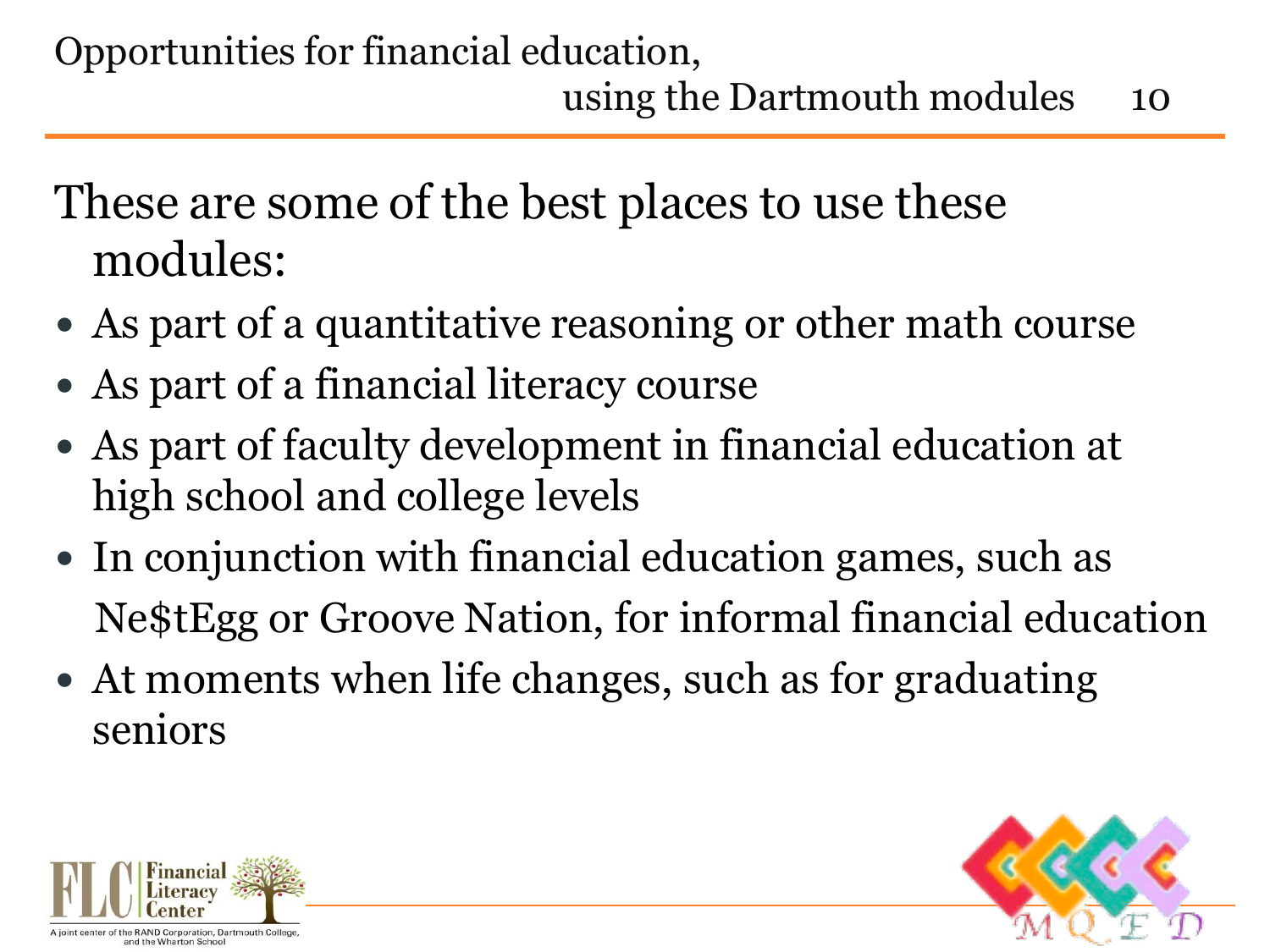#### Part 2: Senior Survival at Dartmouth! 11



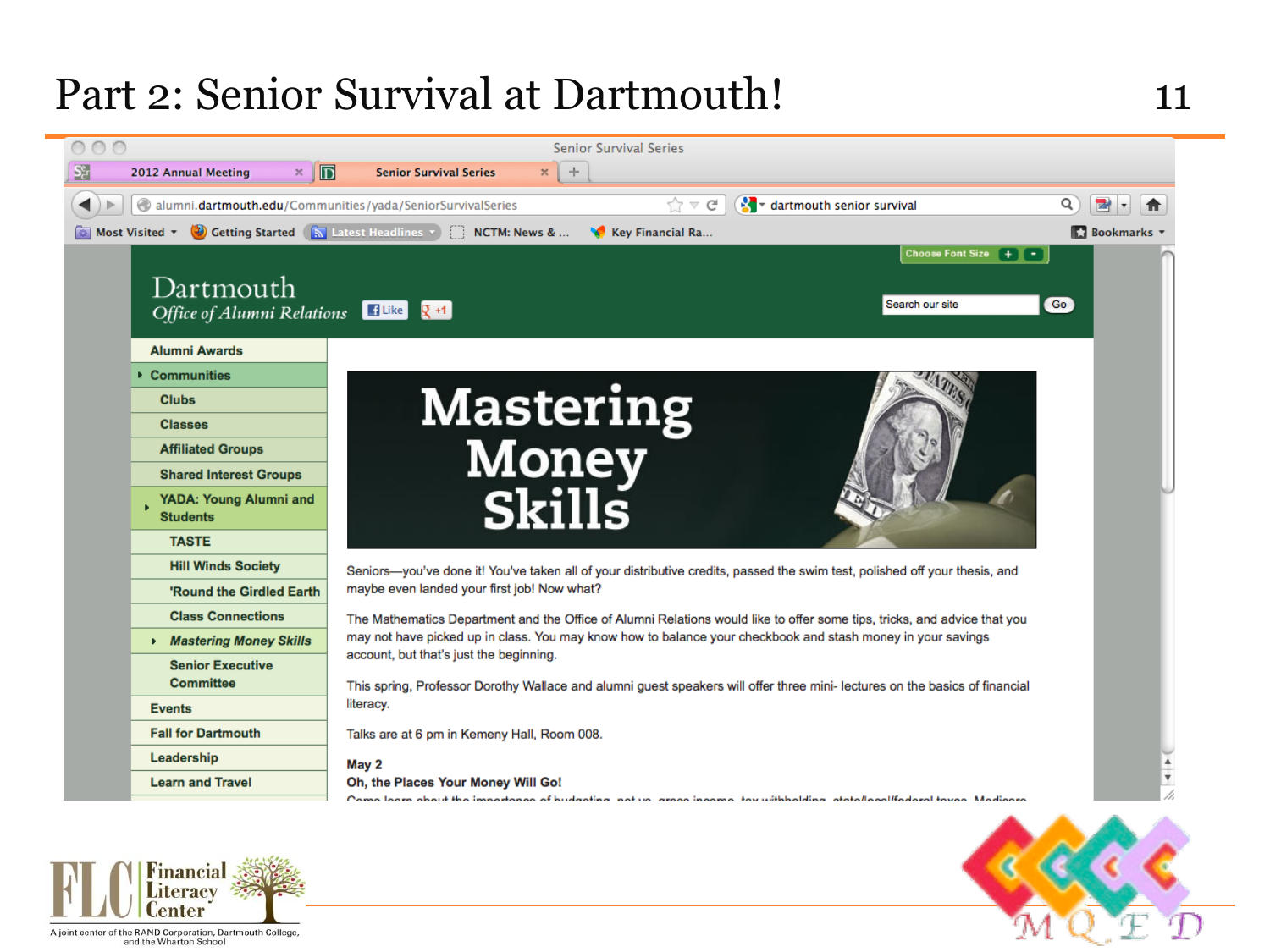Last year (Spring 2012)

3 sessions: Budgets, Credit, Other Stuff Joint with Alumni Relations and Math Presenters: Alum John DeRegt, and Heidi Eldred (at Tuck Business School, and spouse of an alumnus)

This year (Winter 2013 and Spring 2013) 6 sessions, 3 each quarter Joint with Alumni Relations, Math, and the Rockefeller Center



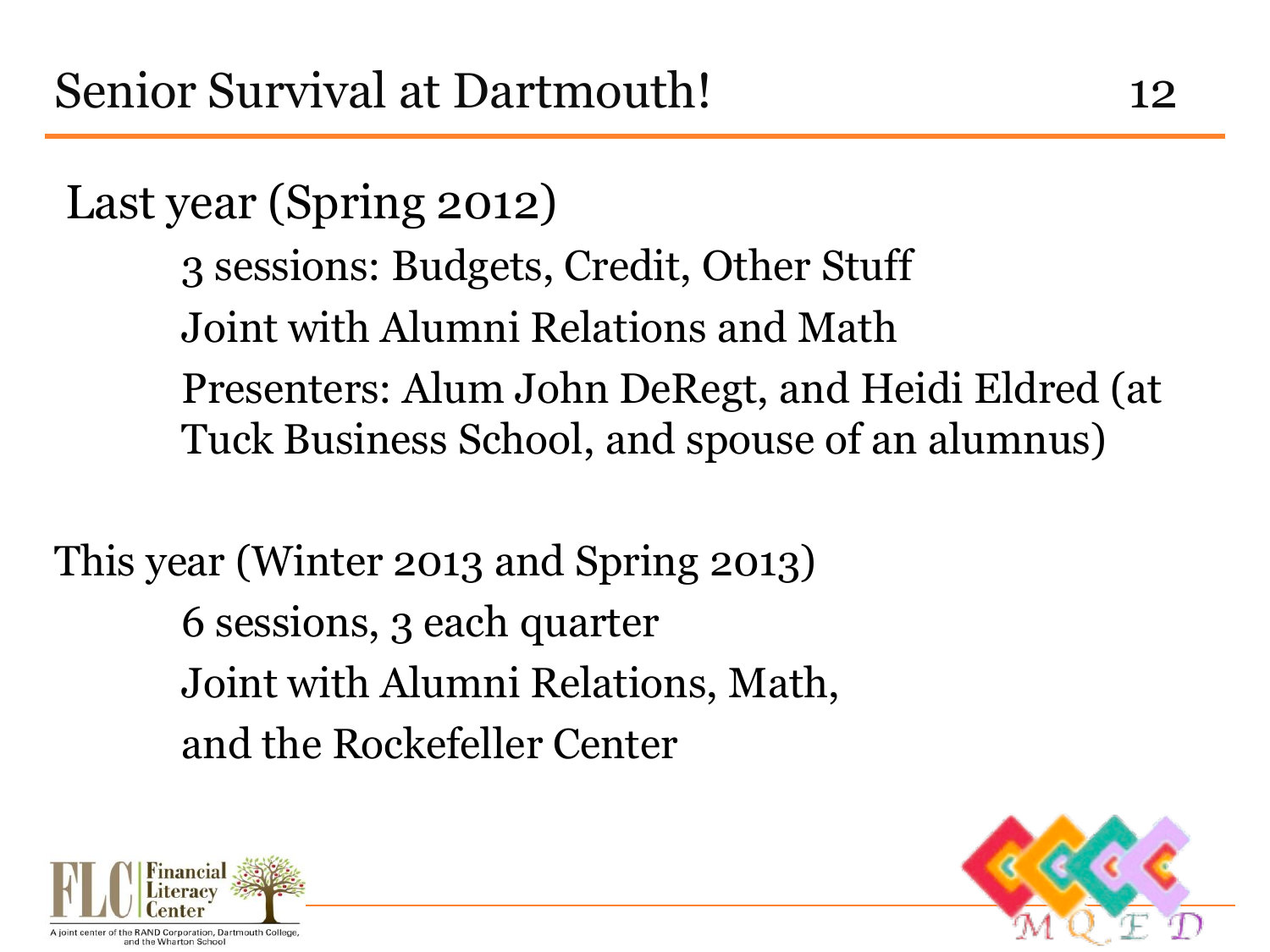Data (3 sessions combined):

113 out of 132 surveys ranked the sessions as "helpful" or "very helpful" (top two of 5 options)

96 out of 132 surveys said that "about half" to "all" of the material was new to them (top 3 of 5 options)

Quite a few students asked for more sessions.



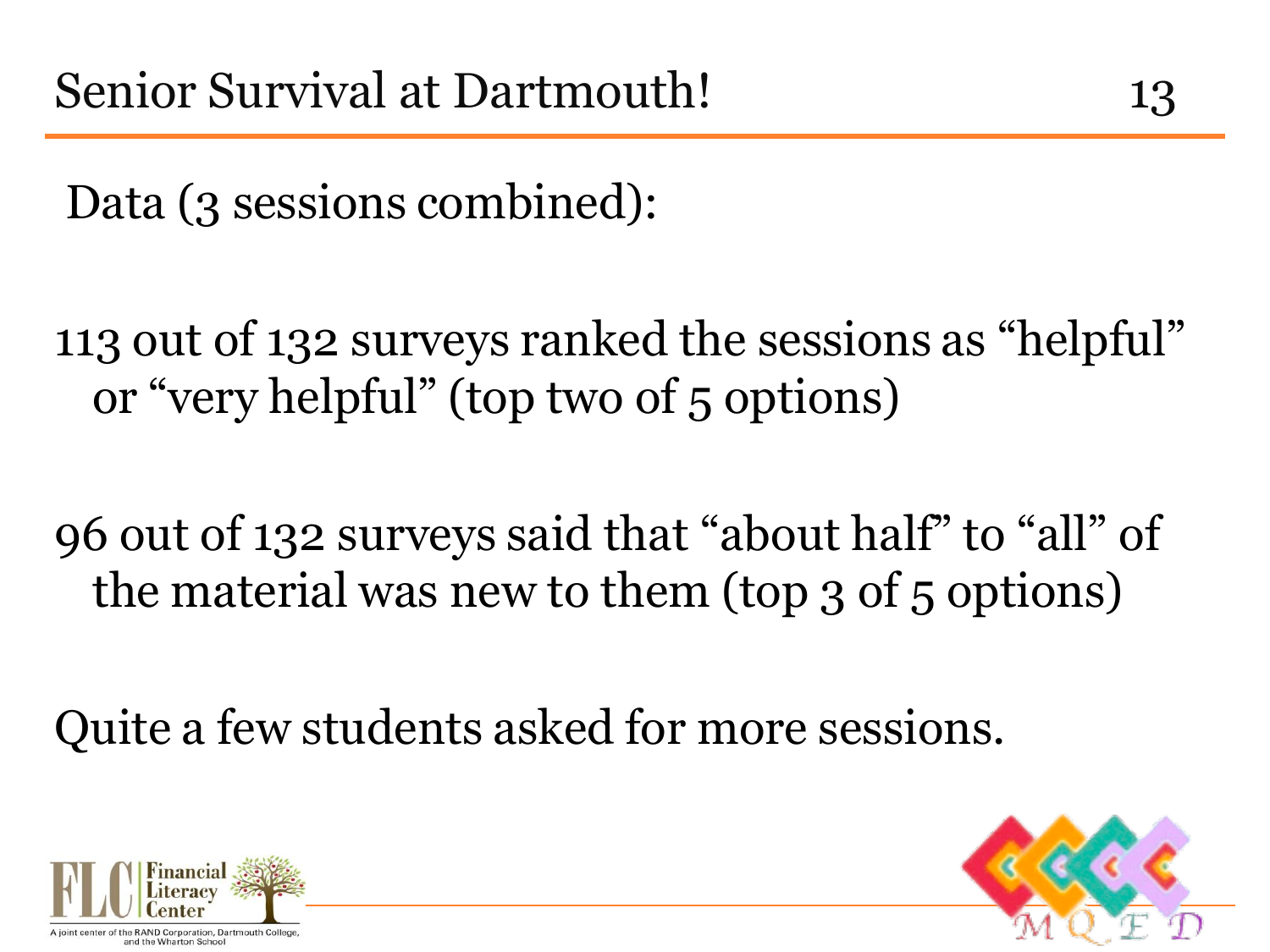This year:

Six session total, 3 in Winter, 3 in Spring

### Video clips of presenters from last year will go online for others to use

Tell your Alumni Relations office about this!